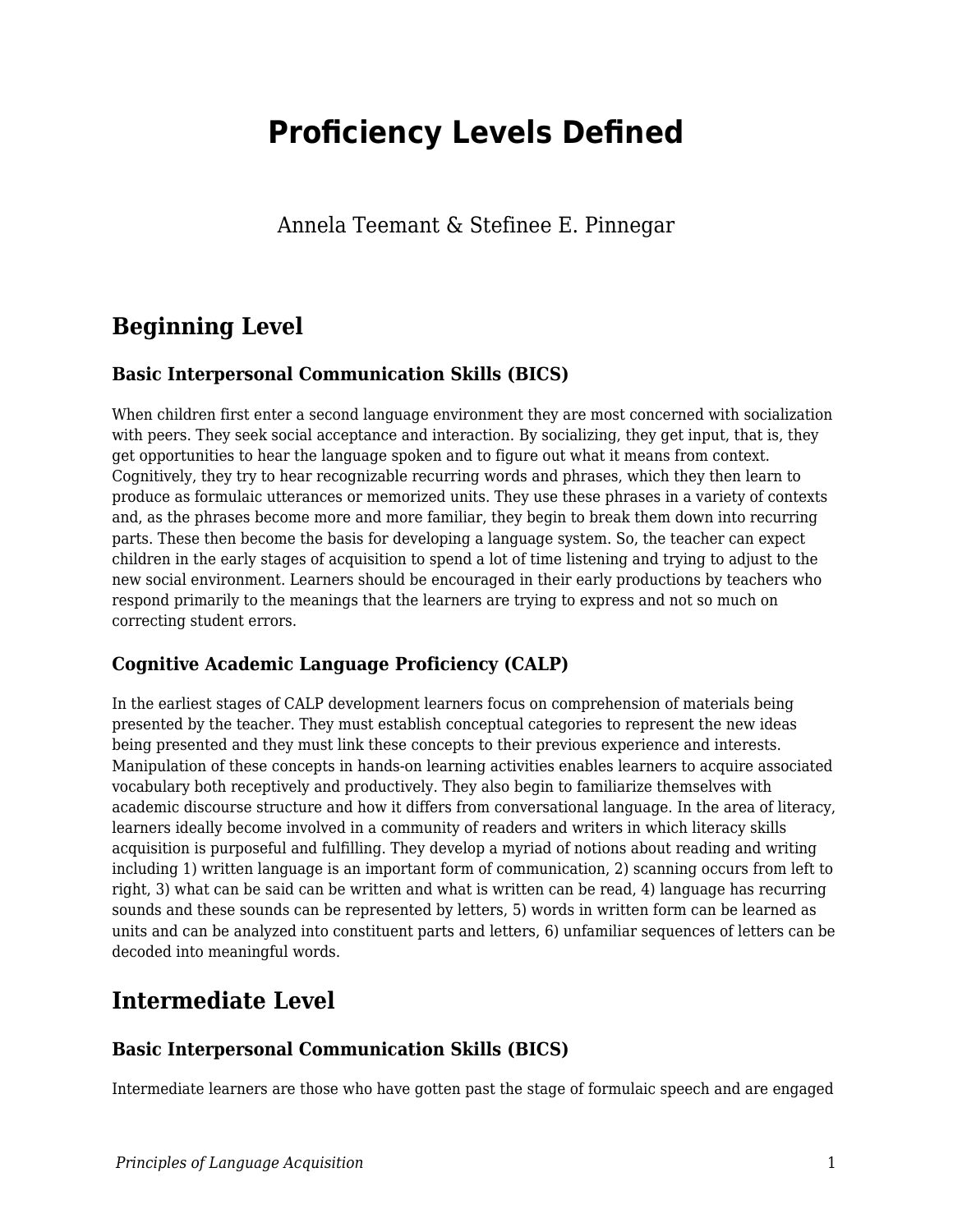in breaking the language system down into its component parts. As language skills increase through listening and interaction, learners naturally increase their attention to the details of the language system. Their ability to recognize the distinctive sounds of the language and their abilities to produce those sounds gradually improve until they sound more and more like those of the native speaker model. They begin to develop the basic word formation strategies (e.g., putting the [s] sound on the end of words to form plurals) and function word usages (e.g., using common prepositions such as 'in' and 'on') of their peers. They progress through stages of correctness in the formation of complex syntactic patterns such as negation and question formation, and they begin to become aware of speech act patterns such as how to apologize, how to make requests with varying degrees of politeness, etc. Meanwhile, their vocabulary development burgeons to include the receptive and productive use of hundreds of high-frequency vocabulary items used in social discourse.

### **Cognitive Academic Language Proficiency (CALP)**

At the intermediate level, learners continue to increase their comprehension and production of general and technical vocabulary used in content classes, however, they are still far behind their native English-speaking peers in this regard. They are becoming more familiar with forms of academic discourse such as persuasion, description, comparison, etc., but primarily at the receptive level. They are developing fluency in simple reading (e.g., simplified texts) and writing (e.g., journal writing) tasks, but they still experience cognitive overload when faced with grade-level tasks in reading and writing. They continue to develop phonemic awareness and decoding skills in the second language system.

# **Advanced Level**

### **Basic Interpersonal Communication Skills (BICS)**

An advanced L2 learner is one whose basic communicative language skills are in place and whose pronunciation and grammar are moving toward those of a native speaker. As English language learners progress through stages of L2 development their concerns turn more and more toward the establishment of social identity with their peer group. That is, they work toward conforming their language patterns and usage to that of their peers. This entails refining their pronunciation to the point that they sound like a member of that group. It requires that they develop the idiomatic expressions, vocabulary, and other discourse patterns characteristic of the reference group. If the reference group happens to use a non-standard dialect of English, the English language learners will often develop the speech patterns characteristic of that group, rather than those of the standard dialect.

### **Cognitive Academic Language Proficiency (CALP)**

At the advanced level of CALP, the child is engaged in learning different registers of language from informal to formal varieties, including highly abstract forms of academic discourse. This requires the learning of thousands of vocabulary items and the integration of these items into semantic networks that facilitate the manipulation of complex ideas and the utilization of higher-order thinking skills. It requires the development of high levels of literacy. In reading, this involves the ability to comprehend narrative and expository texts on many different levels, from main ideas to details, to inferences, to the application of the material to novel situations. In writing, it involves an understanding of the writing process and the ability to apply it in the development of many different genres of discourse